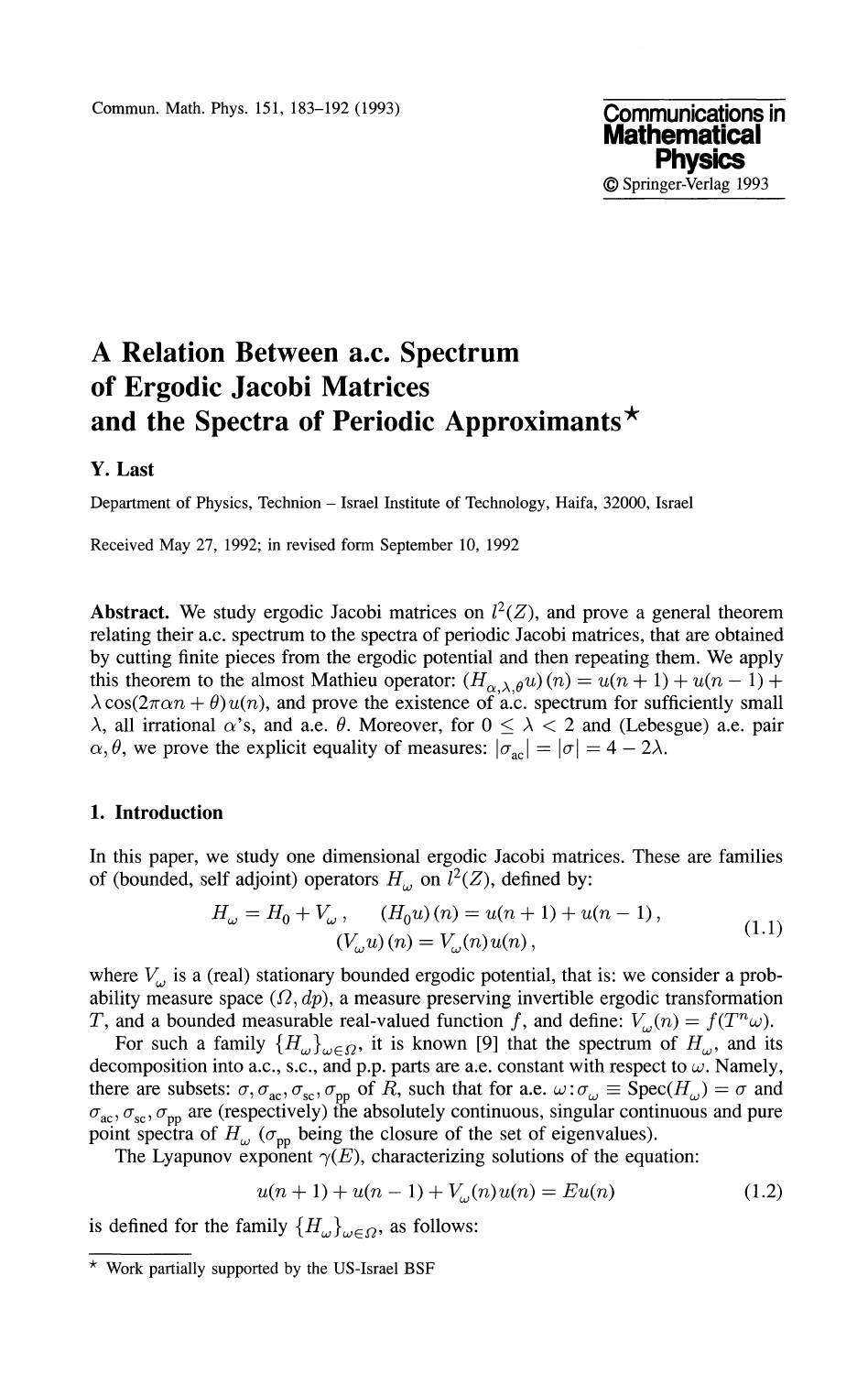For each  $n > 0$  define:

$$
T_n^{\omega}(E) = \begin{pmatrix} E - V_{\omega}(n) & -1 \\ 1 & 0 \end{pmatrix},
$$
  
\n
$$
\Phi_n^{\omega}(E) = T_n^{\omega}(E) T_{n-1}^{\omega}(E) \dots T_1^{\omega}(E),
$$
\n(1.3)

such that:  $\mathbf{u}(n) = \Phi_n^{\omega}(E) \mathbf{u}(0)$ , where:

$$
\mathbf{u}(n) \equiv \begin{pmatrix} u(n+1) \\ u(n) \end{pmatrix}, \qquad (1.4)
$$

and denote:

$$
\gamma_{\omega}(E) \equiv \lim_{n \to \infty} \frac{1}{n} \ln \|\Phi_n^{\omega}(E)\| \tag{1.5}
$$

 $(|| \cdot ||$  being the operator norm of the  $2 \times 2$  matrices). It is a result of Furstenberg and Kesten [9, 13], that for every *E*, for a.e.  $\omega$ : the limit  $\gamma_{\omega}(E)$  exists, and is independent of  $\omega$ . This (a.e.  $\omega$ ) common limit is called the Lyapunov exponent and denoted by  $\gamma(E)$ .

For the family  $\{H_{\omega}\}_{{\omega}\in\Omega}$ , we define a subset A of R by:

$$
A \equiv \{ E \mid \gamma(E) = 0 \} \,. \tag{1.6}
$$

A is related to  $\sigma_{ac}$  by the Ishii-Pastur-Kotani Theorem [9], which states:  $\sigma_{ac} = \bar{A}^{\text{ess}}$ , where:  $\bar{A}^{\text{ess}} \equiv \{ \bar{E} \in R \ | \ |A \cap (E - \varepsilon, E + \varepsilon)| > 0 \ \forall \varepsilon > 0 \},$  and  $| \cdot |$  denotes Lebesgue measure. In particular this theorem implies that A is contained in  $\sigma_{ac}$  up to a set of zero measure, and thus:  $|\sigma_{ac}| \geq |A|$ .

For each  $\omega$ , we define a sequence  ${V_m^{\omega}}_{m=1}^{\infty}$  of periodic potentials, by:

$$
V_{m}^{\omega}(n) = V_{\omega}(n), \qquad n = 1, 2, ..., m,
$$
  
\n
$$
V_{m}^{\omega}(n + m) = V_{m}^{\omega}(n),
$$
\n(1.7)

such that  $V_m^{\omega}$  is obtained from  $V_{\omega}$  by "cutting" a finite piece of length m, and then repeating it. For each pair  $\omega$ , m we denote by  $\sigma_m^{\omega}$  the spectrum of the periodic Jacobi matrix:  $H_m^{\omega} \equiv H_0 + V_m^{\omega}$ . As is known for periodic Jacobi matrices, this spectrum consists of *m* bands (closed intervals). We call  ${V_m^{\omega}}$  (respectively  ${H_m^{\omega}}$ ) canonical periodic approximants of  $V_{\omega}$  (respectively  $H_{\omega}$ ).

The main result of this paper, is the following theorem, which relates the set *A* (and thus  $\sigma_{ac}$ ) to the spectra of the periodic approximants:

**Theorem 1.** *For* a.e. *ω:*

$$
\left|\limsup_{m\to\infty}\sigma_m^{\omega}\backslash A\right|=0\,,
$$

*where:*

$$
\limsup_{m \to \infty} \sigma_m^{\omega} \equiv \bigcap_{l=1}^{\infty} \bigcup_{m=l}^{\infty} \sigma_m^{\omega}.
$$

Since  $\left|\bigcup_{m=1}^{\infty} \sigma_m^{\omega}\right| < \infty$ , we have (see e.g. [21]):  $|\limsup \sigma_m^{\omega}| \ge \limsup |\sigma_m^{\omega}|$ , and thus Theorem 1 implies:

**Corollary 1.1.** *For* **a.e.** *ω:*

$$
\limsup_{m\to\infty} \, |\sigma_m^\omega| \le |A| \le |\sigma_{\rm ac}|\,.
$$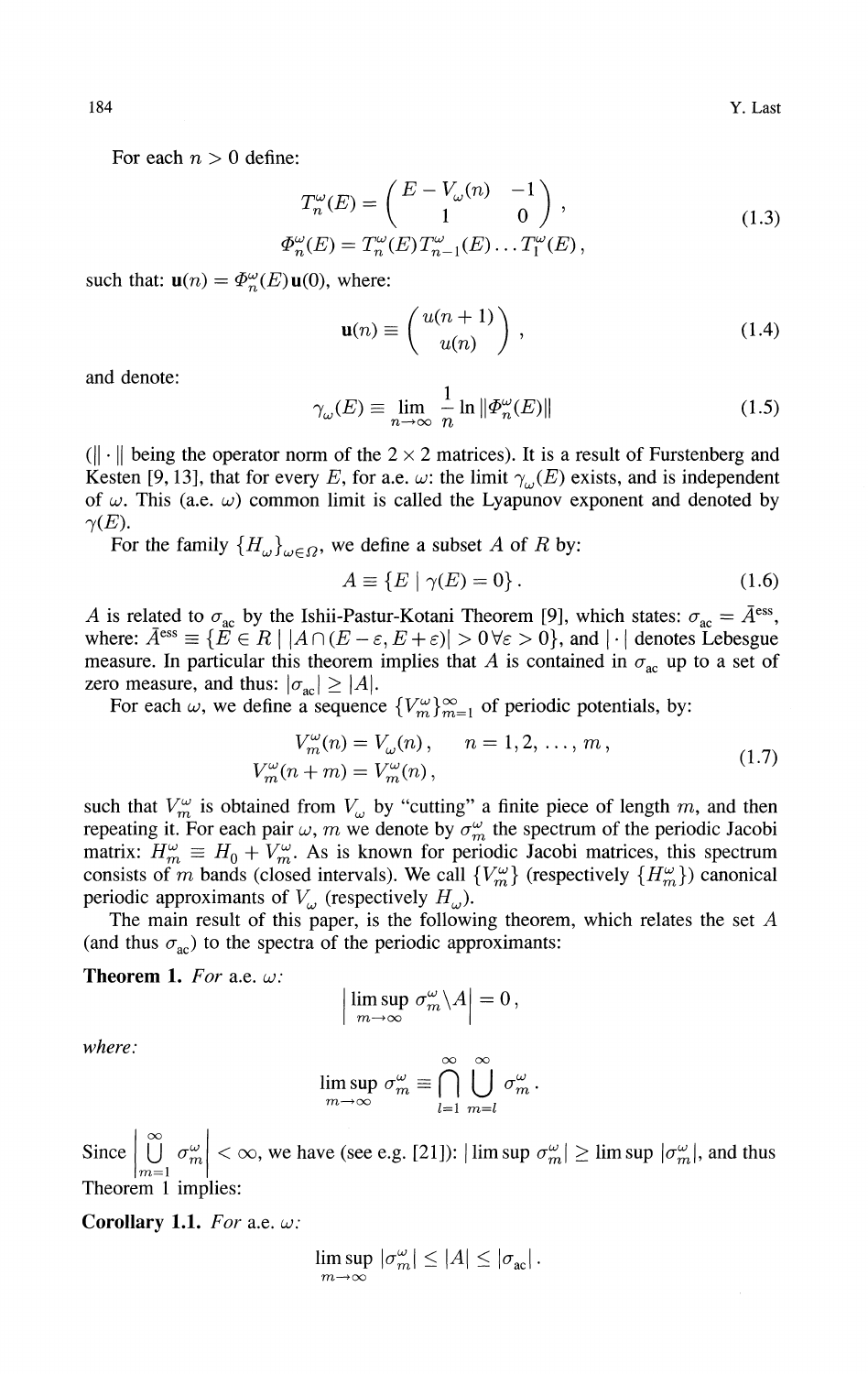If the potential is "highly random," it is known [9], that there is no absolutely continuous spectrum, and thus Corollary (1.1) simply implies that for such potentials: lim sup  $|\sigma_m^{\omega}| = 0$  for a.e.  $\omega$ . For certain almost periodic potentials, however, a.c. spectrum does occur, and Theorem 1 (or Corollary 1.1) can serve as a tool for establishing its existence and estimating its Lebesgue measure.

In this paper we will apply Theorem 1 to the study of the almost Mathieu operator  $H_{\alpha,\lambda,\theta}$ , defined by:

$$
H_{\alpha,\lambda,\theta} = H_0 + V_{\alpha,\lambda,\theta}, \qquad V_{\alpha,\lambda,\theta}(n) = \lambda \cos(2\pi\alpha n + \theta). \tag{1.8}
$$

It is known [9] that if  $\alpha$  is irrational, then the family:  $\{H_{\alpha,\lambda,\theta}\}_{\theta\in[0,2\pi]}$  is ergodic in the sense discussed above, if we take Lebesgue measure for the measure *dp* on  $\Omega = [0, 2\pi]$  (i.e.  $dp(\theta) = d\theta$ ). The spectrum of  $H_{\alpha, \lambda, \theta}$ , denoted by  $\sigma(\alpha, \lambda)$ , is known in this case ( $\alpha$  irrational) to be completely independent of  $\theta$ , and the sets  $_{\text{ac}}(\alpha, \lambda)$ ,  $\sigma_{\text{sc}}(\alpha, \lambda)$ , and  $\sigma_{\text{pp}}(\alpha, \lambda)$  are defined for the family  $\{H_{\alpha, \lambda, \theta}\}_{\theta \in [0, 2\pi]}$ , being the (Lebesgue) a.e.  $\theta$  independent a.c., s.c., and p.p. spectra of  $H_{\alpha,\lambda,\theta}$ . The set  $A(\alpha,\lambda)$ is also defined for the family, as the set where the Lyapunov exponent vanishes.

The almost Mathieu operator was extensively studied by many authors [1-5, 7, 8, 11, 12, 18, 19], and many of its spectral characteristics are known. Bellissard, Lima, and Testard [4] have shown that for (Lebesgue) a.e.  $\alpha$ , all  $\theta$  and sufficiently small coupling  $\lambda$ ,  $H_{\alpha,\lambda,\theta}$  has some a.c. spectrum, and moreover for a.e. irrational  $\alpha$ :  $|\sigma_{\text{ac}}(\alpha,\lambda)| \to 4$  as  $\lambda \to 0$ . Chulaevsky and Delyon [8] have recently shown that for a.e. pair  $\alpha$ ,  $\theta$  and sufficiently small  $\lambda$ ,  $H_{\alpha,\lambda,\theta}$  has purely a.c. spectrum. In this paper we combine Theorem 1 with some results of Avron, van Mouche, and Simon [3] to show:

**Theorem 2.** (i) For all irrational  $\alpha$ 's:

$$
|\sigma_{\rm ac}(\alpha,\lambda)| \ge |A(\alpha,\lambda)| \ge 4 - \left(2 + \frac{\pi}{\sqrt{5}}\right)\lambda.
$$

(ii) If  $0 \leq \lambda < 2$  and  $\alpha$  is an irrational obeying.

$$
\lim_{n \to \infty} q_n^2 \left| \alpha - \frac{p_n}{q_n} \right| = 0
$$

*for some sequence*  ${p_n/q_n}_{n=1}^{\infty}$  *of rationals, then:* 

$$
|A(\alpha,\lambda)| = |\sigma_{ac}(\alpha,\lambda)| = |\sigma(\alpha,\lambda)| = 4 - 2\lambda.
$$

*Remarks.* 1) The set of irrationals characterized in (ii), has full Lebesgue measure [14].

2) The equality  $|\sigma(\alpha, \lambda)| = 4 - 2\lambda$  was conjectured by Aubry and Andre [1] to hold for every irrational  $\alpha$  and  $0 \le \lambda \le 2$ , and was studied by Thouless [19] and by Avron, van Mouche, and Simon [3]. While they did not succeed to prove it for the general case, and only obtained the lower bound:  $|\sigma(\alpha, \lambda)| \geq 4 - 2\lambda$ , we will show that for  $\lambda \neq 2$ , and a.e.  $\alpha$  (i.e.  $\alpha$  as in (ii)), it does follow immediately from the results of Avron etal.

Theorem 2 extends the previously known results, giving explicit measures for "most"  $\alpha$ 's, and establishing the existence of a.c. spectrum (at sufficiently small coupling) for all  $\alpha$ 's. The somewhat striking part of this extension, is the existence of a.c. spectrum for the case where  $\alpha$  is a Liouville number. In this case the spectrum was previously conjectured to be purely singular continuous [10,17], and the existence of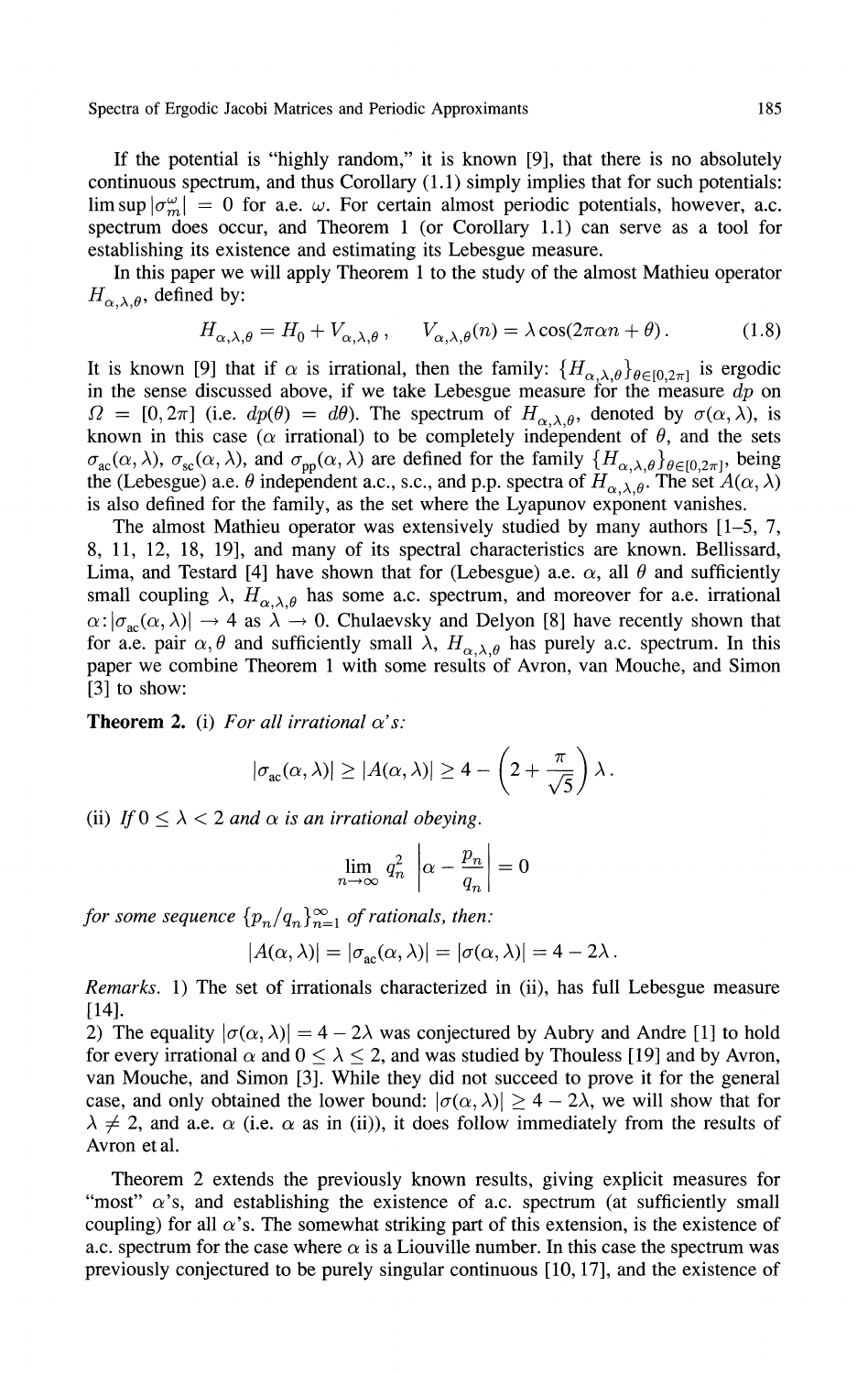the a.c. spectrum disproves a general conjecture of Deift and Simon about the existence of certain types of eigenfunctions associated to a.c. spectra of ergodic Jacobi matrices (see Sect. 7 of [10] for details).

In Sect. 2 we describe some preliminaries from the theory of periodic Jacobi matrices. In Sect. 3 we prove Theorem 1, and in Sect. 4 we prove Theorem 2.

It is a pleasure to thank Prof. J. Avron for much support and useful discussions.

#### **2. Preliminaries**

In this section, we describe some basic results from the theory of periodic Jacobi matrices. The description is brief, and mostly without proofs. For further details the reader is referred to [20] and [16].

Let  $V = \{V(n)\}\$ be a periodic potential with period p (i.e.  $V(n + p) = V(n)$  for all *n*). We denote:  $H \equiv H_0 + V$ ,  $\sigma \equiv \text{Spec}(H)$ , and define the 2  $\times$  2 transfer matrices  $n_{n}(E)$ , by (1.3), with  $V_{\omega} = V$ . From the periodicity of *V*, we have:

$$
\lim_{n \to \infty} \|\Phi_n(E)\|^{1/n} = [\text{Spr}(\Phi_p(E))]^{1/p},\tag{2.1}
$$

where Spr( $\cdot$ ) is the spectral radius. Thus, the Lyapunov exponent  $\gamma(E)$  exists (for the individual operator  $H$ ) for every  $E \in R$ , and is determined by the one period transfer matrix  $\Phi_p(E)$  as:

$$
\gamma(E) \equiv \lim_{n \to \infty} \frac{1}{n} \ln \|\Phi_n(E)\| = \frac{1}{p} \ln[\text{Spr}(\Phi_p(E))]. \tag{2.2}
$$

Since det  $\Phi_n(E) = 1$  (for all *n*), we see that for  $E \in A \equiv \{E \mid \gamma(E) = 0\} \Phi_p(E)$  has eigenvalues presentable as:  $e^{\pm ikp}$  (with  $k \in R$ ), and for  $E \notin A$  it has eigenvalues presentable as:  $e^{\pm \gamma p}$ . The corresponding eigenvectors give rise (as initial conditions) to solutions  $\{u^{\pm}(n)\}_{n=-\infty}^{\infty}$  of Eq. (1.2) (with  $V_{\omega} = V$ ), obeying:  $u^{\pm}(n + p) =$  $e^{\pm ikp}u^{\pm}(n)$  for  $E \in A$ , and  $u^{\pm}(n+p) = e^{\pm \gamma p}u^{\pm}(n)$  for  $E \notin A$ . From this, it is not hard to verify the existence of  $(E - H)^{-1}$  (as a bounded operator) for  $E \notin A$ , and its inexistence for  $E \in A$ . Thus, we have:  $\sigma = A$ .

The solutions obeying:  $u^{\pm} (n + p) = e^{\pm i k p} u^{\pm} (n)$ , that characterize  $\sigma$ , are called Bloch wave solutions, and the corresponding (real)  $k$ 's are called Bloch wave numbers. The existence of these solutions for every  $E \in \sigma$ , allows to transform the spectral problem for *H* into a finite matrix eigenvalue problem, by defining:

$$
\mathcal{A}(k) \equiv \begin{pmatrix} V(1) & 1 & & & e^{-ikp} \\ 1 & V(2) & 1 & & \\ & 1 & \ddots & \ddots & \\ & & \ddots & \ddots & 1 \\ e^{ikp} & & & 1 & V(p) \end{pmatrix}
$$
(2.3)

and noting that:

$$
\sigma = \bigcup_{k} \text{Spec}(\mathcal{A}(k)).
$$
 (2.4)

By direct expansion in minors, it can be shown that:

$$
\det(E - \mathcal{A}(k)) = \Delta(E) - 2\cos kp \,,\tag{2.5}
$$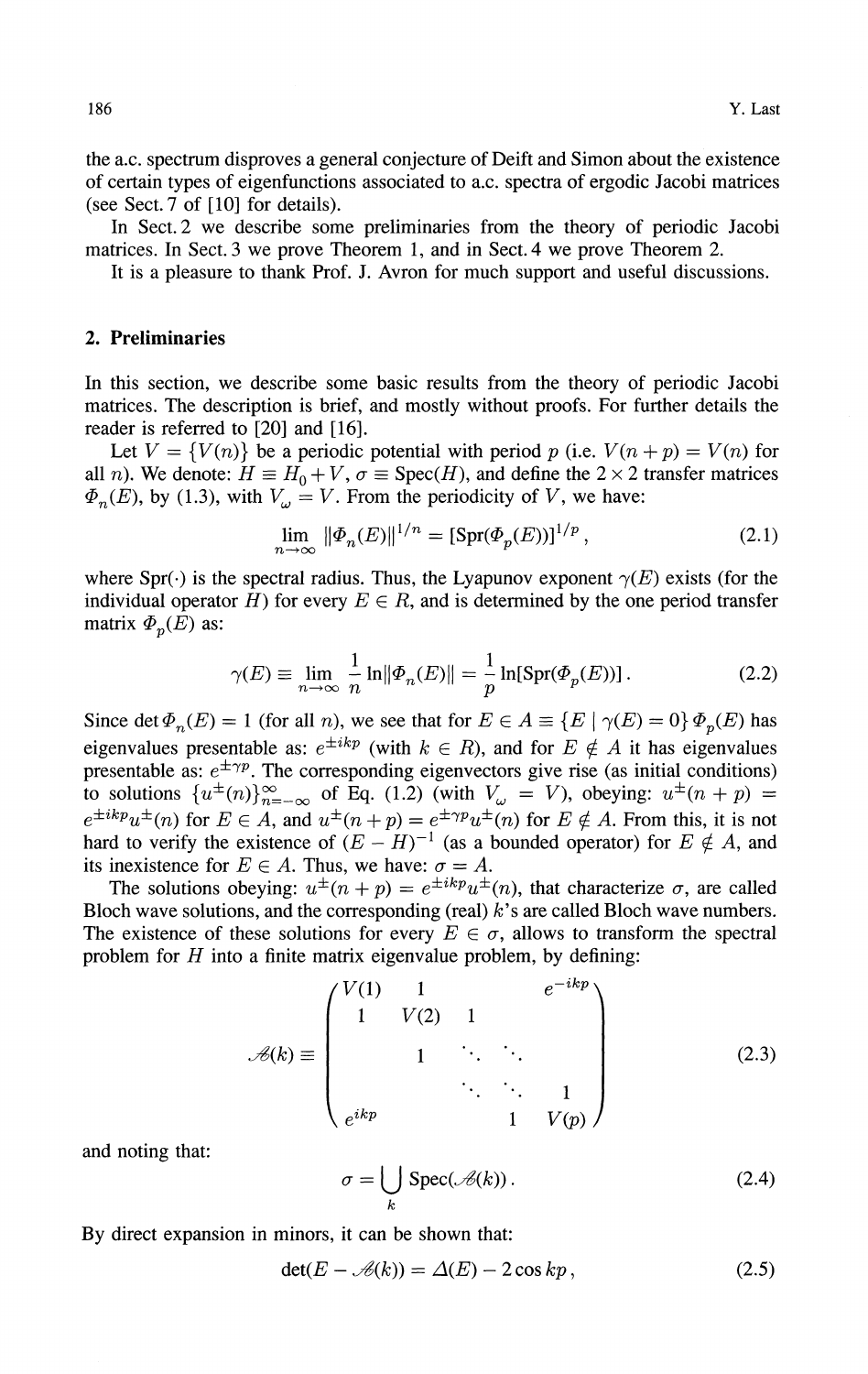where  $\Delta(E)$  (called the discriminant, and easily shown to coincide with the trace of  $p_p(E)$ ) is a polynomial of degree p, independent of k, with real coefficients and p distinct real zeroes. Moreover, (for  $E \in R$ ) we have:  $|\Delta(E)| \ge 2$  in all the extremum points of  $\Delta(E)$ . This shows that  $\sigma$  consists of p bands (closed intervals), such that  $\Delta(E)$  is strongly monotone on each band. By considering only  $k \in [0, \pi/p]$  (which is always assumed throughout the rest of this paper), (2.5) defines *p* dispersion functions:  $E_l(k)$ ,  $l = 1, 2, \ldots, p$ , such that each  $E_l(k)$  is a strongly monotone  $C^{\infty}$  function of *k*, from the interval  $[0, \pi/p]$  onto the *l*<sup>th</sup> band of  $\sigma$ . In particular the width of the *l*<sup>th</sup> *π/p* band is given by: *J*  $dE_l(k)$  $\frac{d}{dk}$   $\left| \frac{dk}{dk} \right|$ .

o We denote by Intb( $\sigma$ ) the union of the interiors of the bands of  $\sigma$ . For each  $E \in Intb(\sigma)$  there is a unique pair l, k, such that  $E = E<sub>l</sub>(k)$ , and moreover there is a  $dE_l(k)$  which we denote simply by  $dE$ unique corresponding derivative:  $\frac{-d}{dk}$ , which we denote simply by:  $\frac{-}{dk}$ . We have (Lemma4.1 of [16]):

**Proposition 2.1.** Let  $E \in \text{Intb}(\sigma)$ *, and let*  $\{u(n)\}$  be a corresponding Bloch wave *solution ofEq.* (1.1). *normalized such that:*

$$
\sum_{n=1}^p |u(n)|^2 = 1,
$$

*then for each n:*

$$
\left. \frac{dE}{dk} \right| = 2p \left| \text{Im}[u(n)\overline{u(n+1)}] \right|,
$$

*where*  $\bar{\cdot}$  *denotes complex conjugation.* 

## **3. Proof of Theorem 1**

**Lemma 3.1.** *For every*  $\omega$  and  $m \geq 2$ , let  $E \in \text{Intb}(\sigma_m^{\omega})$ , and let  $\Phi_m^{\omega}(E)$  be the  $2 \times 2$ *transfer matrix defined by* (1.3), *then:*

$$
\|\Phi_m^{\omega}(E)\| \le 2m \left| \frac{dE}{dk_m^{\omega}} \right|^{-1},
$$

*where*  $k_m^{\omega}$  *is the appropriate Bloch wave number.* 

*Proof.* Since  $E \in \text{Intb}(\sigma_m^{\omega})$ , and since  $\Phi_m^{\omega}(E)$  is a one period transfer matrix for  $H^{\omega}_m$ , it has two eigenvalues:  $e^{\pm ik^{\omega}_m m}$ , and corresponding normalized eigenvectors:  $x^{\pm} = (x_1^{\pm}, x_2^{\pm})^T$ , which are uniquely defined up to a phase. The eigenvectors  $x^{\pm}$ can be chosen to be complex conjugates of each other, and thus we can assume:  $x_1^{\top} = x_1$  $|a|^2 +$  $x_2^+ =$  $|^{2} =$  $=\overline{x_1}, \ x_2^- = \overline{x_2}, \text{ where } |x_1|^2 + |x_2|^2 = 1. \text{ Let } a, b \in C \text{ obey:}$  $= 1$ , and denote:  $y = ax^{+} + bx^{-}$ , then we have: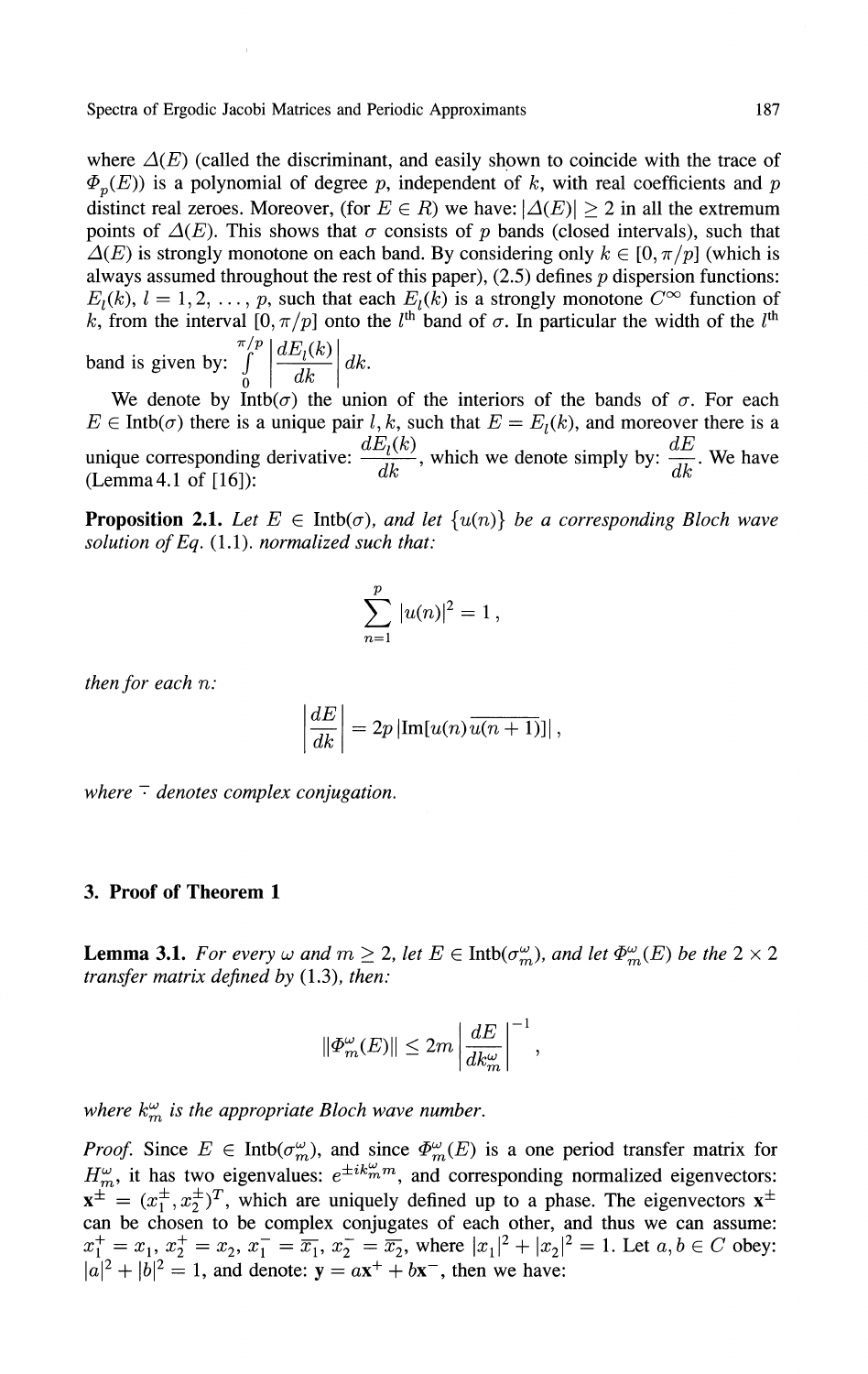$$
\frac{\|\Phi_m^{\omega}(E)\mathbf{y}\|^2}{\|\mathbf{y}\|^2} = \frac{\|ae^{ik_m^{\omega}m}\mathbf{x}^+ + be^{-ik_m^{\omega}m}\mathbf{x}^- \|^2}{\|a\mathbf{x}^+ + b\mathbf{x}^-\|^2}
$$
  
\n
$$
\leq \frac{(|a| + |b|)^2}{|a|^2 + |b|^2 - 2|a||b||\langle\mathbf{x}^+, \mathbf{x}^- \rangle|}
$$
  
\n
$$
\leq \frac{2}{1 - |\langle\mathbf{x}^+, \mathbf{x}^- \rangle|}
$$
  
\n
$$
= \frac{2(1 + |\langle\mathbf{x}^+, \mathbf{x}^- \rangle|)}{1 - |\langle\mathbf{x}^+, \mathbf{x}^- \rangle|^2}
$$
  
\n
$$
\leq \frac{4}{1 - |\langle\mathbf{x}^+, \mathbf{x}^- \rangle|^2}.
$$
 (3.1)

Denote by  $\varphi$  the phase difference between  $x_1$  and  $x_2$ , such that:  $x_1 \overline{x_2} = |x_1| |x_2| e^{i\varphi}$ , then:

$$
1 - |\langle \mathbf{x}^+, \mathbf{x}^- \rangle|^2 = (|x_1|^2 + |x_2|^2)^2 - |x_1^2 + x_2^2|^2
$$
  
=  $2|x_1|^2 |x_2|^2 - 2 \operatorname{Re}(x_1^2 x_2^2)$   
=  $2|x_1|^2 |x_2|^2 (1 - \cos 2\varphi)$   
=  $4|x_1|^2 |x_2|^2 \sin^2 \varphi$   
=  $4(\operatorname{Im}(x_1 \overline{x_2}))^2$ , (3.2)

and thus (3.1) implies:

$$
\|\Phi_m^{\omega}(E)\| \le \frac{1}{|\text{Im}(x_1\overline{x_2})|}.
$$
\n(3.3)

As described in Sect. 2, we have:  $x_1 = u(1), x_2 = u(0)$ , for some Bloch wave solution  $\{u(n)\}\$  of Eq. (1.1) (with  $V_{\omega} = V_m^{\hat{\omega}}$ ). Since  $|\bar{x}_1|^2 + |x_2|^2 = 1$ , we have:

$$
N^2 \equiv \sum_{n=1}^{m} |u(n)|^2 \ge 1,
$$
\n(3.4)

and  $\{u(n)/N\}$  is a normalized (over one period) Bloch wave solution. Thus, Proposition 2.1 implies:

$$
\left| \frac{dE}{dk_m^{\omega}} \right| = \frac{2m}{N^2} \left| \text{Im}(x_1 \overline{x_2}) \right|, \tag{3.5}
$$

and from (3.3), we obtain:

$$
\|\Phi_m^{\omega}(E)\| \le \frac{2m}{N^2} \left| \frac{dE}{dk_m^{\omega}} \right|^{-1} \le 2m \left| \frac{dE}{dk_m^{\omega}} \right|^{-1} . \quad \Box \tag{3.6}
$$

*Proof of Theorem 1.* For every  $\omega$ ,  $m \ge 2$  and  $\varepsilon > 0$ , we define:

$$
S_{m}^{\omega}(\varepsilon) \equiv \left\{ E \mid E \in \text{Intb}(\sigma_{m}^{\omega}), \left| \frac{dE}{dk_{m}^{\omega}} \right| \ge \varepsilon \right\},\tag{3.7}
$$

and for each  $\omega$ , we define:

$$
S_{\omega} \equiv \limsup_{m \to \infty} S_m^{\omega} (m^{-2}). \tag{3.8}
$$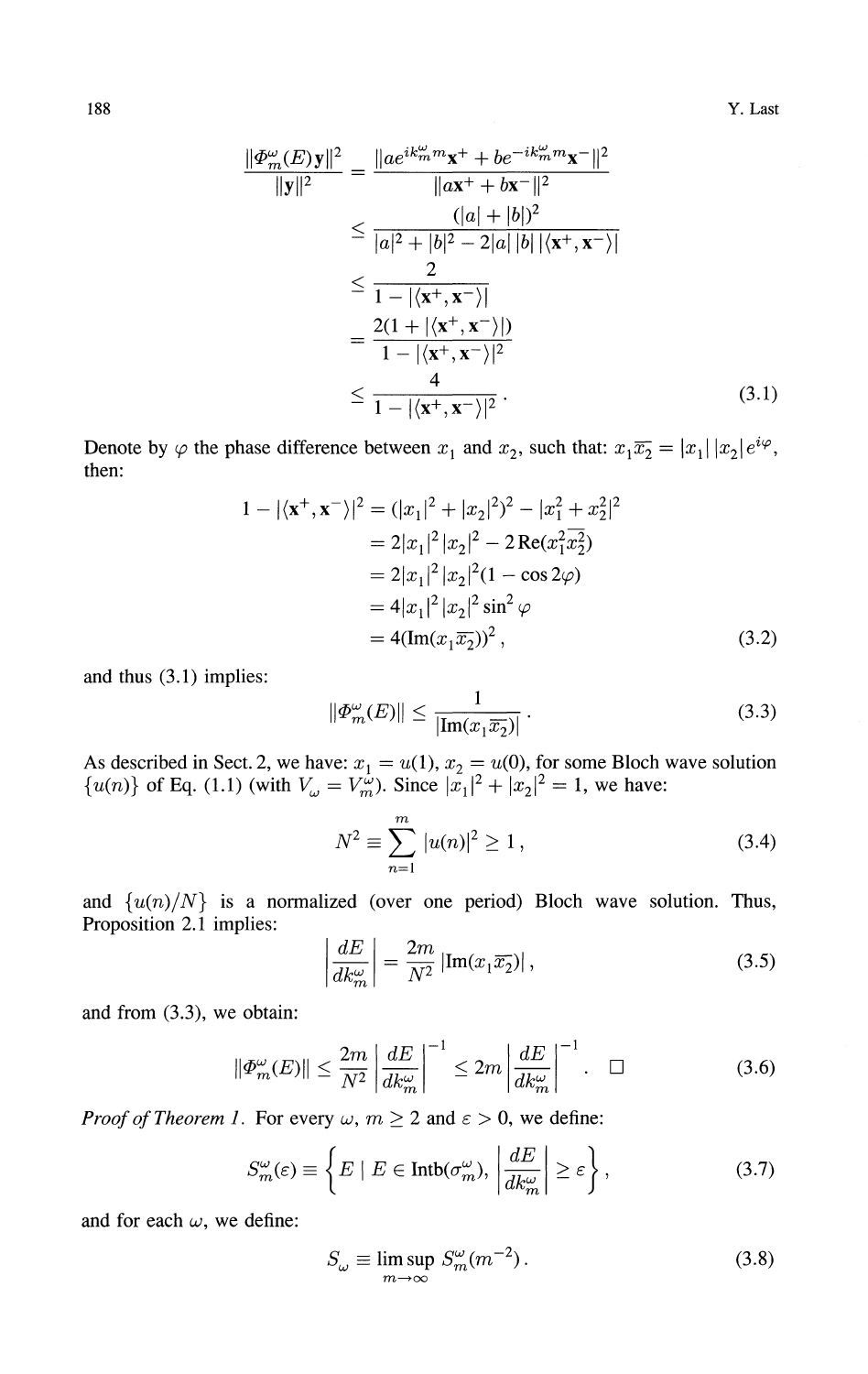Since there are m bands in  $\sigma_m^{\omega}$ , and  $0 \leq k_m^{\omega} \leq \pi/m$  for each band, we clearly have:

$$
|\sigma_m^{\omega} \backslash S_m^{\omega}(\varepsilon)| < \pi \varepsilon \,, \tag{3.9}
$$

from which follows that the sum  $\sum |\sigma_m^{\omega}(S_m^{\omega}(m^{-2})|)$  converges. As can be easily *m=2* seen from the definition of lim sup, this implies:

$$
\left| \limsup_{m \to \infty} (\sigma_m^{\omega} \setminus S_m^{\omega}(m^{-2})) \right| = 0. \tag{3.10}
$$

Thus, since:  $\limsup \sigma_m^{\omega} \setminus S_{\omega} \subseteq \limsup (\sigma_m^{\omega} \setminus S_m^{\omega}(m^{-2}))$ , and clearly:  $S_{\omega} \subseteq \limsup \sigma_m^{\omega}$ , we have:

$$
\limsup_{m \to \infty} \sigma_m^{\omega} \approx S_{\omega},\tag{3.11}
$$

where  $\approx$  denotes set equality up to sets of zero (Lebesgue) measure.

Let  $E \in S_\omega$ , then  $E \in S^\omega_{m} (m_l^{-2})$  for some subsequence  $\{m_l\}_{l=1}^\infty$  of positive integers. From (3.7) and Lemma 3.1 we have for all *I:*

$$
\|\Phi_{m_l}^{\omega}(E)\| \le 2m_l^3\,,\tag{3.12}
$$

which implies:

$$
\liminf_{m \to \infty} \frac{1}{m} \ln \|\Phi_m^{\omega}(E)\| = 0. \tag{3.13}
$$

From the Furstenberg-Kesten Theorem [9, 13], we know that for a.e. *ω,* for a.e. *E,* the limit: lim  $-\ln \|\Phi_m^{\omega}(E)\|$  exists, and is equal to  $\gamma(E)$ . Therefore, we obtain for a.e.  $\omega$ , for a.e.  $E \in S_{\omega}$ : $\gamma(E) = 0$ . From (3.11), this implies that for a.e.  $\omega$ , for a.e.  $E \in \limsup \sigma_m^{\omega}$ :  $\gamma(E) = 0$ , and this is precisely the statement of Theorem 1.  $\square$ 

# **4. Proof of Theorem 2**

If  $\alpha = p/q$  is a rational number, then for each  $\theta$ , the almost Mathieu operator defined by (1.8), is a periodic Jacobi matrix with period *q,* and *θ* dependent spectrum:  $\sigma(p/q, \lambda, \theta)$ . For every irrational  $\alpha$ ,  $\theta \in [0, 2\pi]$  and  $\lambda \geq 0$ , denote by:  ${\{\sigma_m(\alpha,\lambda,\theta)\}}_{m=1}^{\infty}$ , the spectra of the canonical periodic approximants of  $H_{\alpha,\lambda,\theta}$ , as defined in Sect. 1, then:

**Lemma 4.1.** For every sequence of rationals:  $\alpha_j = p_j/q_j \rightarrow \alpha$ , there is a sequence  $\{\theta_j\}_{j=1}^{\infty}$ , such that:

$$
\left||\sigma_{q_j}(\alpha,\lambda,\theta)| - |\sigma(\alpha_j,\lambda,\theta_j|\right| \leq \pi \lambda q_j^2 |\alpha-\alpha_j|\,.
$$

*Proof.* Both  $H_{\alpha_j, \lambda, \theta_j}$  and the  $q_j$ <sup>th</sup> canonical periodic approximant of  $H_{\alpha, \lambda, \theta}$ , are periodic Jacobi matrices with period  $q_j$ , and the difference of the measures of their spectra must be smaller or equal to the sum of the distances between their corresponding band edges. These band edges are eigenvalues of the corresponding *Λ*(*k*) matrices with  $k = 0$  and  $k = \pi/q$ <sub>*j*</sub> (see Sect. 2). Since the difference of two corresponding (i.e. with the same  $k$ )  $\mathcal{A}(k)$  matrices is diagonal, it follows from Lidskii's Theorem [6,15], that the sum of the distances between their corresponding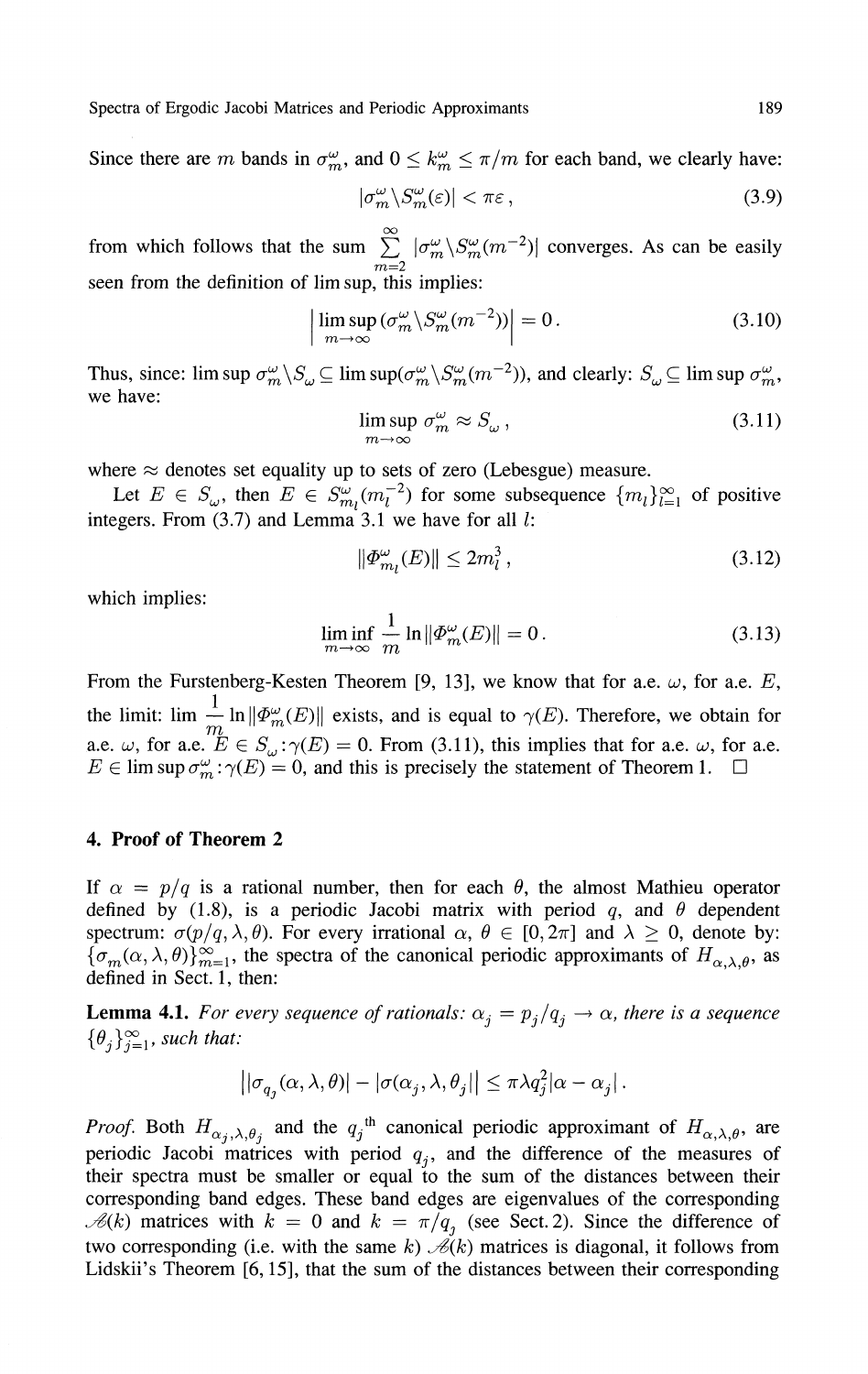eigenvalues must be smaller or equal to the sum of the absolute values of the (diagonal) entries of the difference matrix. This implies:

$$
\left| |\sigma_{q_j}(\alpha, \lambda, \theta)| - |\sigma(\alpha_j, \lambda, \theta_j)| \right| \le 2 \sum_{n=1}^{q_j} |\lambda \cos(2\pi \alpha n + \theta) - \lambda \cos(2\pi \alpha_j n + \theta_j)|
$$
  

$$
\le 2\lambda \sum_{n=1}^{q_j} |2\pi(\alpha - \alpha_j)n + (\theta - \theta_j)|. \tag{4.1}
$$

By choosing  $\theta_j$  such that:  $(\theta - \theta_j) = -\pi(\alpha - \alpha_j)(q_j + 1)$ , the last sum (which is the sum of two arithmetic series) is seen to be smaller than  $\pi \lambda | \alpha - \alpha_i | q_i^2$ , and this proves the lemma.  $\square$ 

For every real  $\alpha$ ,  $\lambda$ , we denote:

$$
S(\alpha, \lambda) \equiv \bigcup_{\theta} \text{Spec}(H_{\alpha, \lambda, \theta}).
$$
 (4.2)

If  $\alpha$  is irrational then we have:  $S(\alpha, \lambda) = \sigma(\alpha, \lambda)$ , and if  $\alpha = p/q$  is rational then the set  $S(\alpha, \lambda)$  is similar to  $\sigma(\alpha, \lambda, \theta)$ , consisting of q bands. We denote by  $G(\alpha, \lambda)$  the union of the gaps in  $S(\alpha, \lambda)$ , such that:

$$
|S(\alpha,\lambda)| = \max S(\alpha,\lambda) - \min S(\alpha,\lambda) - |G(\alpha,\lambda)|.
$$
 (4.3)

Avron, van Mouche, and Simon [3], proved the following:

**Proposition 4.1.** (i) *For every rational*  $p/q$ *,*  $\lambda \ge 0$  *and*  $\theta \in [0, 2\pi]$ *:* 

$$
|\sigma(p/q,\lambda,\theta)| \geq 4-2\lambda.
$$

(ii) For every  $0 \leq \lambda < 2$ , and a sequence of rationals  $\alpha_j = p_j/q_j$ , obeying:  $q_j \to \infty$ *ihpj, qj relatively prime:*

$$
\lim_{j \to \infty} |S(\alpha_j, \lambda)| = 4 - 2\lambda.
$$

(iii) For every  $\lambda > 0$ , there is a constant C, such that if  $|\alpha - \alpha'| < C$ , then for every gap in  $S(\alpha, \lambda)$  with midpoint  $E_g$ , and measure  $|g|$  larger than  $12(\lambda | \alpha - \alpha'|)^{1/2}$ , there *is a corresponding (containing*  $E_g$ *) gap in*  $S(\alpha', \lambda)$  *with measure larger than:* 

$$
|g|-12(\lambda|\alpha-\alpha'|)^{1/2}.
$$

(iv) The same continuity as in (iii) also holds for the extreme edges of  $S(\alpha, \lambda)$ , namely *for*  $|\alpha - \alpha'| < C$ :

$$
\left|\frac{\max}{\min} S(\alpha,\lambda) - \frac{\max}{\min} S(\alpha',\lambda)\right| < 6(\lambda|\alpha - \alpha'|)^{1/2}.
$$

*Proof of Theorem 2.* (i) Let  $\alpha$  be any irrational, then it is known [14] that there is a sequence of rationals:  $\alpha_i = p_i/q_i \rightarrow \alpha$ , obeying:  $q_i^2|\alpha - \alpha_i| \leq 1/\sqrt{5}$ . Thus, from statement (i) of Proposition 4.1 and from Lemma 4.1 we obtain:

$$
|\sigma_{q_j}(\alpha, \lambda, \theta)| \ge 4 - 2\lambda - \pi \lambda q_j^2 |\alpha - \alpha_j|
$$
  
\n
$$
\ge 4 - 2\lambda - \frac{\pi \lambda}{\sqrt{5}}
$$
  
\n
$$
= 4 - \left(2 + \frac{\pi}{\sqrt{5}}\right) \lambda.
$$
 (4.4)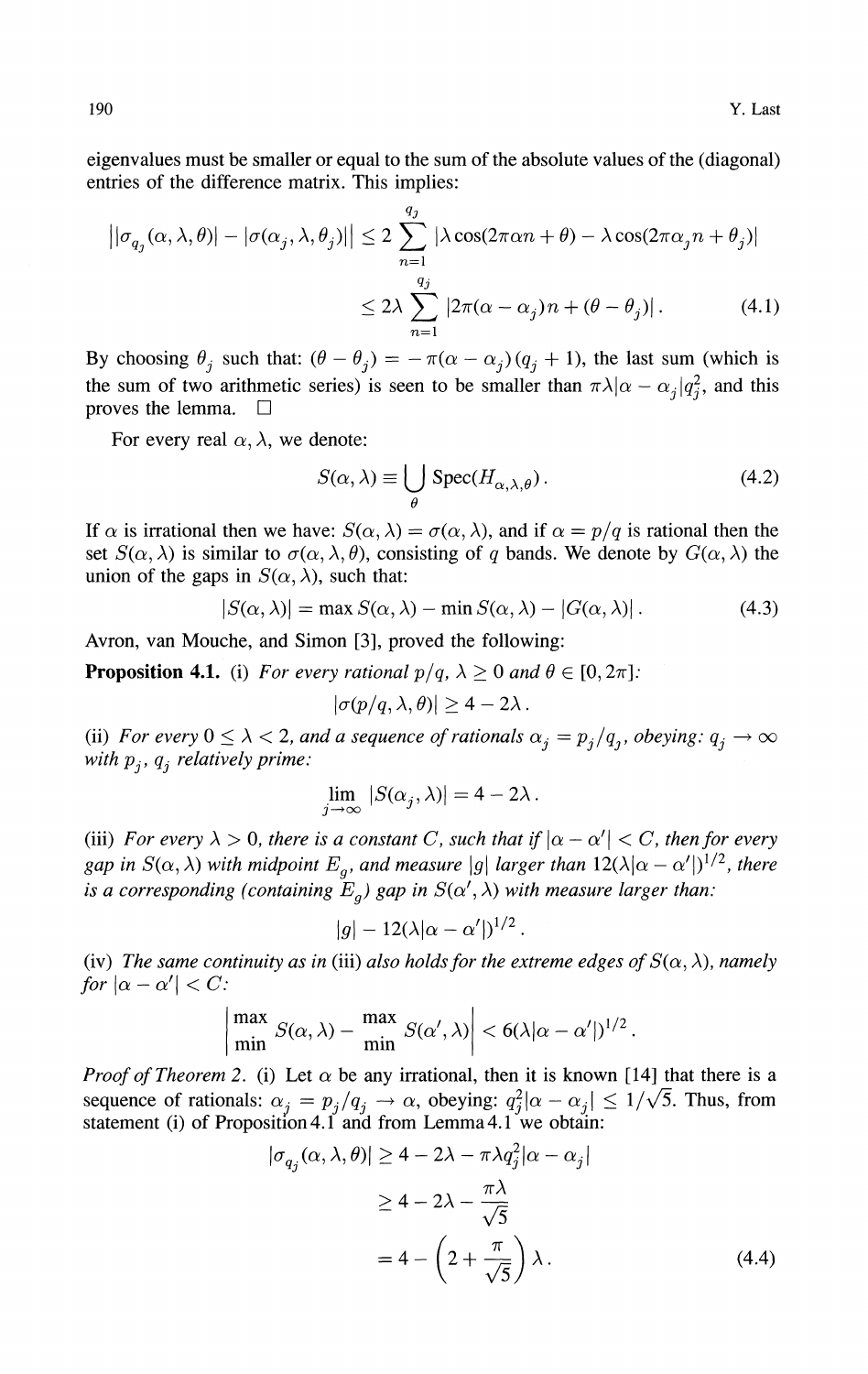Since  $q_j \rightarrow \infty$  as  $j \rightarrow \infty$ , this implies (for every  $\theta$ ):

$$
\limsup_{m \to \infty} |\sigma_m(\alpha, \lambda, \theta)| \ge 4 - \left(2 + \frac{\pi}{\sqrt{5}}\right)\lambda,
$$
\n(4.5)

and from Corollary 1.1 the statement follows.

(ii) By repeating the arguments of (i), but with the sequence of rationals obeying:  $q_j^2 | \alpha - \alpha_j | \to 0$ , we clearly obtain:  $|A(\alpha, \lambda)| \ge 4 - 2\lambda$ . In order to complete the proof it is sufficient to show:  $|\sigma(\alpha, \lambda)| \leq 4 - 2\lambda$ . Since there are at most  $q_j - 1$  gaps in *S*( $\alpha_j$ ,  $\lambda$ ), we obtain from statement (iii) of Proposition 4.1 (for  $|\alpha - \alpha_j| < C$ ):

$$
|G(\alpha,\lambda)| > |G(\alpha_j,\lambda)| - 12(q_j - 1)(\lambda|\alpha - \alpha_j|)^{1/2}, \qquad (4.6)
$$

and from (4.3) and statement (iv) of Proposition 4.1, this implies:

$$
|S(\alpha,\lambda)| < |S(\alpha_j,\lambda)| + 12q_j(\lambda|\alpha - \alpha_j|)^{1/2}.
$$
 (4.7)

As  $j \to \infty$  we have from statement (ii) of Proposition 4.1:  $|S(\alpha_j, \lambda)| \to 4 - 2\lambda$ , and by our assumption on  $\{\alpha_j\}$ :  $q_j | \alpha - \alpha_j |^{1/2} \to 0$ . Thus, (4.7) implies:

$$
|\sigma(\alpha,\lambda)| = |S(\alpha,\lambda)| \le 4 - 2\lambda, \qquad (4.8)
$$

which completes the proof.  $\square$ 

#### **References**

- 1. Aubry, S., Andre, G.: Analyticity breaking and Anderson localization in incommensurate lattices. Ann. Israel Phys. Soc. 3, 133-164 (1980)
- 2. Avron, J., Simon, B.: Almost periodic Schrodinger operators. II. The integrated density of states. Duke Math. J. 50, 369-391 (1983)
- 3. Avron, J., van Mouche, P., Simon, B.: On the measure of the spectrum for the almost Mathieu operator. Commun. Math. Phys. **132,** 103-118 (1990)
- 4. Bellissard, J., Lima, R., Testard, D.: A metal-insulator transition for the almost Mathieu model. Commun. Math. Phys. 88, 207-234 (1983)
- 5. Bellissard, J., Simon, B.: Cantor spectrum for the almost Mathieu equation. J. Funct. Anal. 48, 408-419 (1982)
- 6. Bhatia, R.: Perturbation bounds for matrix eigenvalues. Pitman Research Notes in Mathematics Series **162,** Essex: Longman 1987
- 7. Choi, M.D., Elliott, G.A., Yui, N.: Gauss polynomials and the rotation algebra. Invent. Math. 99, 225-246 (19909)
- 8. Chulaevsky, V., Delyon, R: Purely absolutely continuous spectrum for almost Mathieu operators. J. Stat. Phys. 55, 1279-1284 (1989)
- 9. Cycon, H.L., Froese, R.G., Kirsch, W., Simon, B.: Schrodinger operators. Berlin, Heidelberg, New York: Springer 1987
- 10. Deift, P., Simon, B.: Almost periodic Schrodinger operators. III. The absolutely continuous spectrum in one dimension. Commun. Math. Phys. 90, 389-411 (1983)
- 11. Delyon, F.: Absence of localization for the almost Mathieu equation. J. Phys. A 20, L21-L23 (1987)
- 12. Frδhlich, J., Spencer, T., Wittwer, P.: Localization for a class of one dimensional quasi-periodic Schrodinger operators. Commun. Math. Phys. **132,** 5-25 (1990)
- 13. Furstenberg, H., Kesten, H.: Products of random matrices. Ann. Math. Stat. **31,** 457-469 (1960)
- 14. Hardy, G.H., Wright, E.M.: An introduction to the theory of numbers, Fifth ed. Oxford: Oxford University Press 1979
- 15. Kato, T.: Perturbation theory for linear operators. Berlin, Heidelberg, New York: Springer 1966